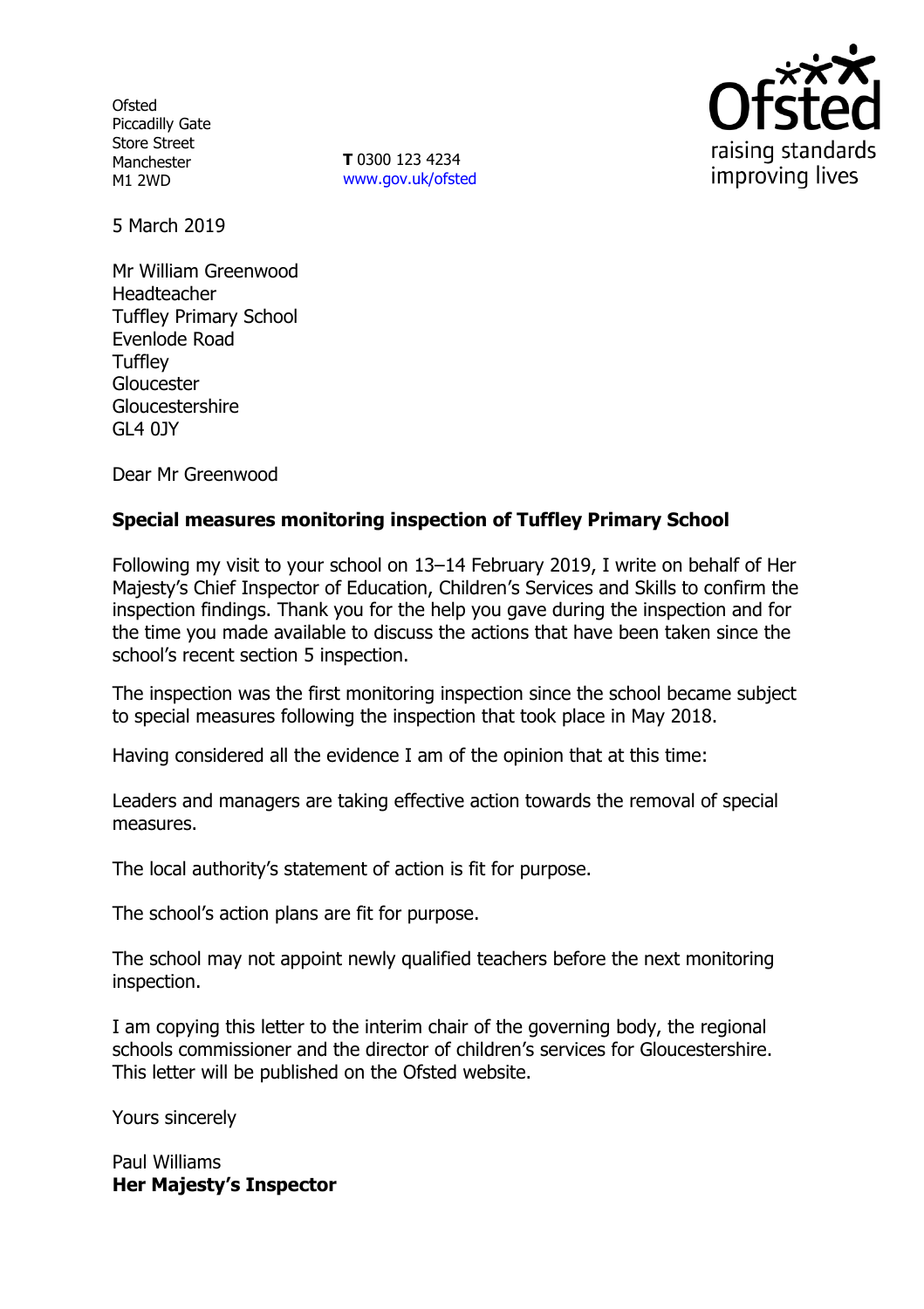

### **Annex**

## **The areas for improvement identified during the inspection that took place in May 2018**

- Urgently improve teaching, learning and assessment in all subjects and key stages, and therefore improve outcomes, by:
	- improving the precision of assessment so that teachers understand pupils' starting points and plan challenging work that is matched to pupils' ages and abilities
	- developing teachers' subject knowledge so that they know exactly what pupils should be learning in subjects
	- ensuring that teachers' questioning routinely helps them to probe pupils' understanding so they know when to adapt teaching to move pupils' learning on
	- making sure that additional teaching, particularly for middle-attaining pupils, disadvantaged pupils and pupils with special educational needs and/or disabilities (SEND), is sharply focused on helping pupils' progress accelerate so that they catch up
	- ensuring that teaching assistants are well deployed consistently to challenge and support pupils and help them to achieve well.
- Rapidly improve leadership and management, by:
	- making sure that development plans are monitored and evaluated effectively so that they have a positive impact
	- providing all leaders and teachers with high-quality training that leaders evaluate to ensure that it is having a positive impact
	- improving leaders' monitoring of teaching, so that they hold teachers to account more effectively for ensuring that pupils make strong progress
	- developing a rich and engaging curriculum in which teaching consistently supports pupils to develop a wide range of skills and knowledge
	- ensuring that the use of additional funding for disadvantaged pupils and pupils with SEND has a positive impact
	- improving governors' understanding of how to check the school's effectiveness, so that they can support and challenge leaders and hold them to account routinely
	- rectifying administration errors in safeguarding documents, so that policies and procedures are clear to staff.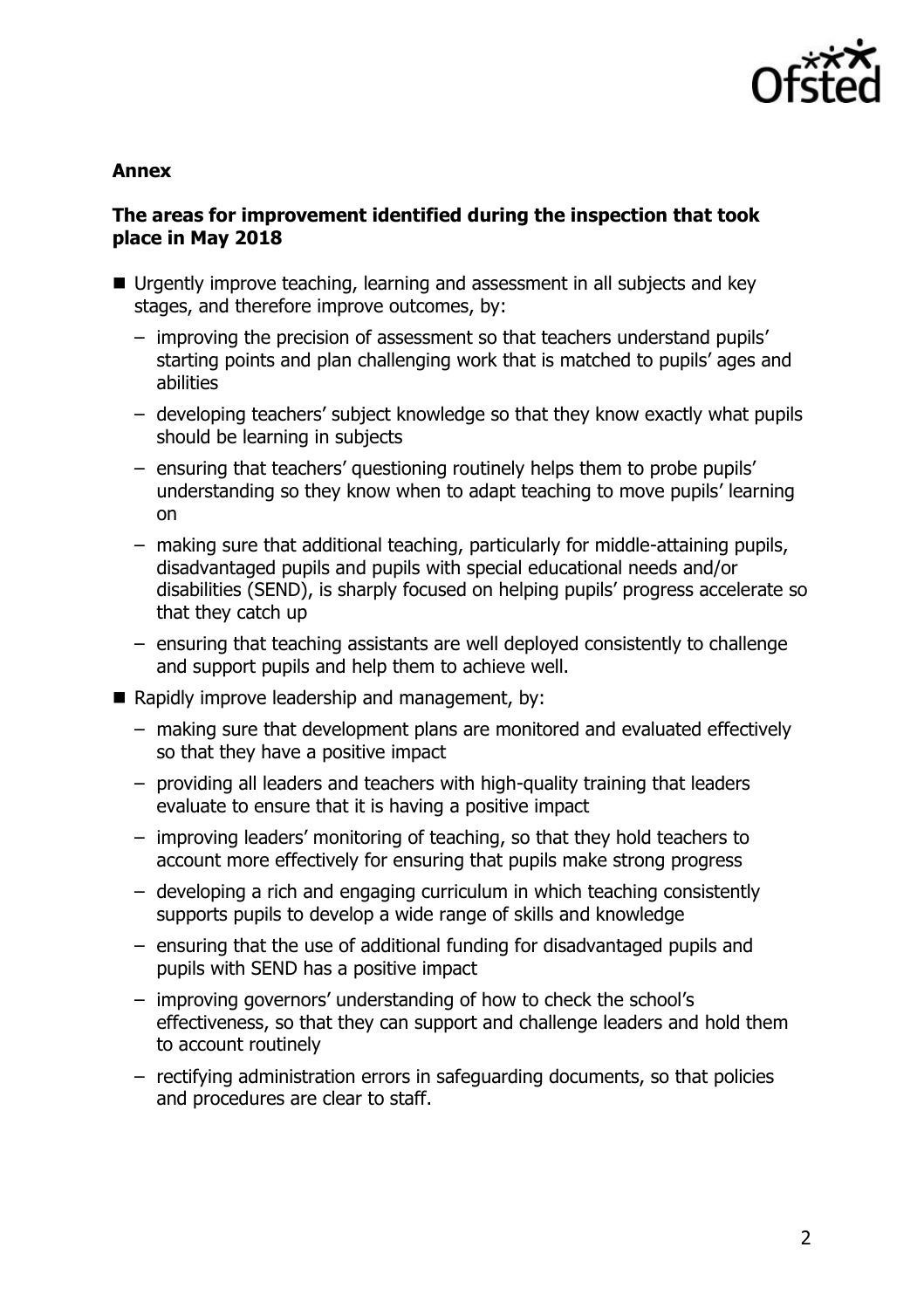

- Improve personal development, behaviour and welfare, by:
	- continuing to improve the attendance of pupils, particularly pupils with SEND
	- ensuring that leaders make rapid and sustained improvements to teaching that support pupils' personal development and prepare them well for the next stage of their education.
- Improve the early years, by:
	- developing the role of the early years leader and improving the monitoring of children's progress so that leaders know when to take action to improve teaching
	- improving the accuracy of assessment so that teachers plan learning that effectively meets children's needs and develops children's knowledge and skills across all areas of learning
	- improving the resources in the indoor and outdoor environment, so that children are able to access stimulating activities that promote their curiosity and sustain their interest regularly
	- ensuring that the teaching of phonics supports children's fluency in reading and writing.

External reviews of governance and the school's use of pupil premium funding have not been recommended because the school has commissioned these already.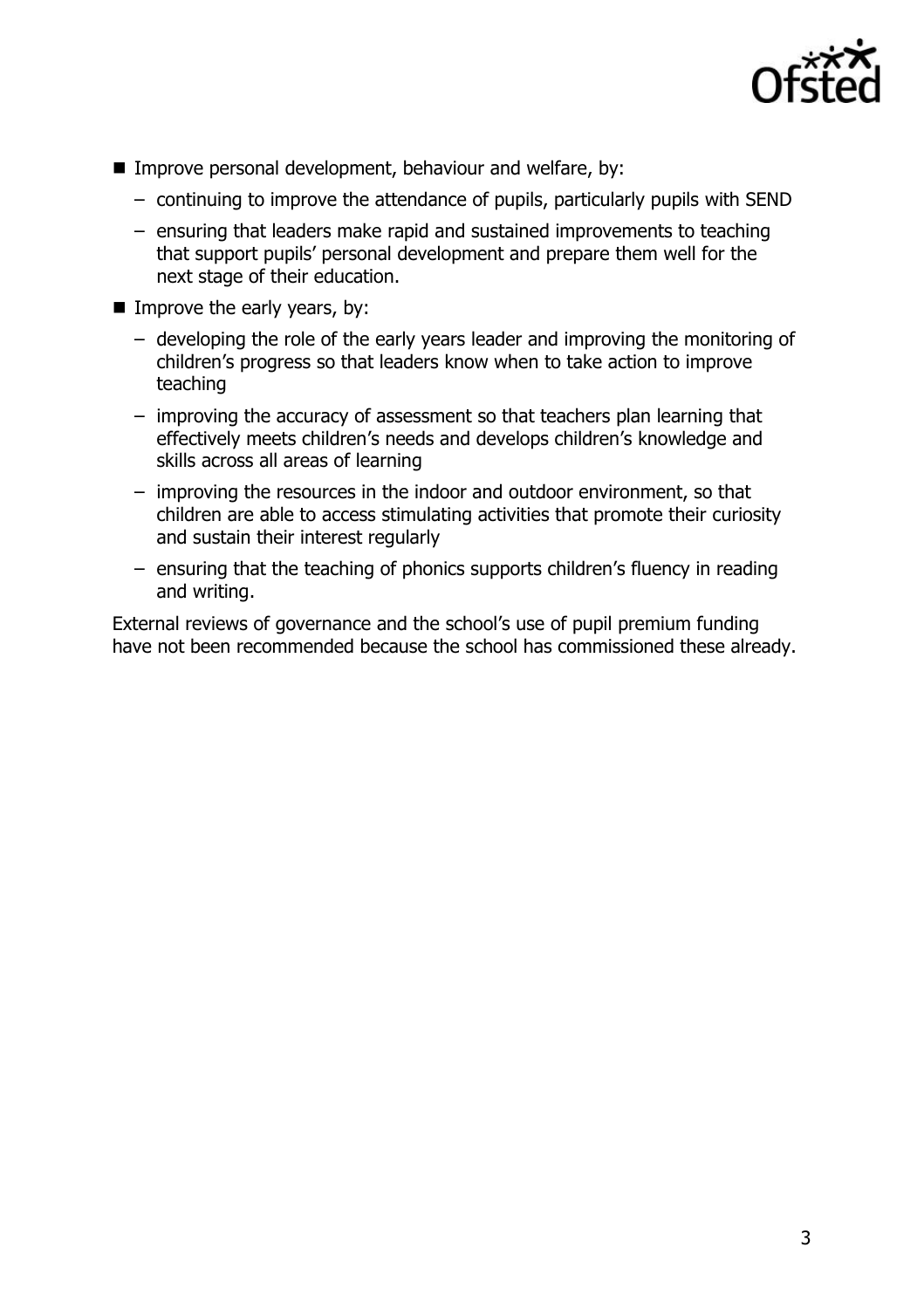

# **Report on the first monitoring inspection on 13–14 February 2019**

## **Evidence**

During the inspection, the lead inspector met with the headteacher, senior leaders and middle leaders. He met with a representative of the local authority, the interim chair of the governing body and with one other governor. The lead inspector observed children's and pupils' learning in early years and key stages 1 and 2. He spoke with many pupils informally around the school. He scrutinised a range of documents, including minutes of governing body meetings, project group meetings, the school's action plans and records relating to safeguarding.

### **Context**

The chair of the governing body left the school a few days before the school was placed in special measures in May 2018. The local authority project group, which had already been established at that time, coordinates support for the school and monitors improvements. Its first action after the inspection was to appoint an interim chair of the governing body.

Senior leaders' and middle leaders' roles were restructured in September 2018. Middle leaders now take responsibility for particular subjects in the curriculum. Since September 2018, one teacher and five teaching assistants have left the school.

The school has received an academy order. It is seeking to become a sponsored academy. However, it currently does not have a prospective sponsor.

#### **The effectiveness of leadership and management**

Senior leaders have introduced more effective checks on the quality of teachers' work. They now have a better understanding of the strengths and weaknesses in the quality of teaching across the school. They demonstrate greater urgency to take action when underperformance is identified.

Leaders' roles have been restructured. Senior leaders and middle leaders have clearly defined roles and so they are being held accountable for the impact of their work more closely. Senior leaders meet regularly with middle leaders and this is improving communication within the school. Staff believe that senior leaders' communication with them is improving, but is still not effective enough. For example, some staff feel that too many initiatives have been introduced too quickly.

Senior leaders have taken on external support and advice readily. They have been quick to develop good relationships with several local schools and organisations. They work closely with the local authority project group and so the timeframe for improvement set out in the statement of action is being adhered to.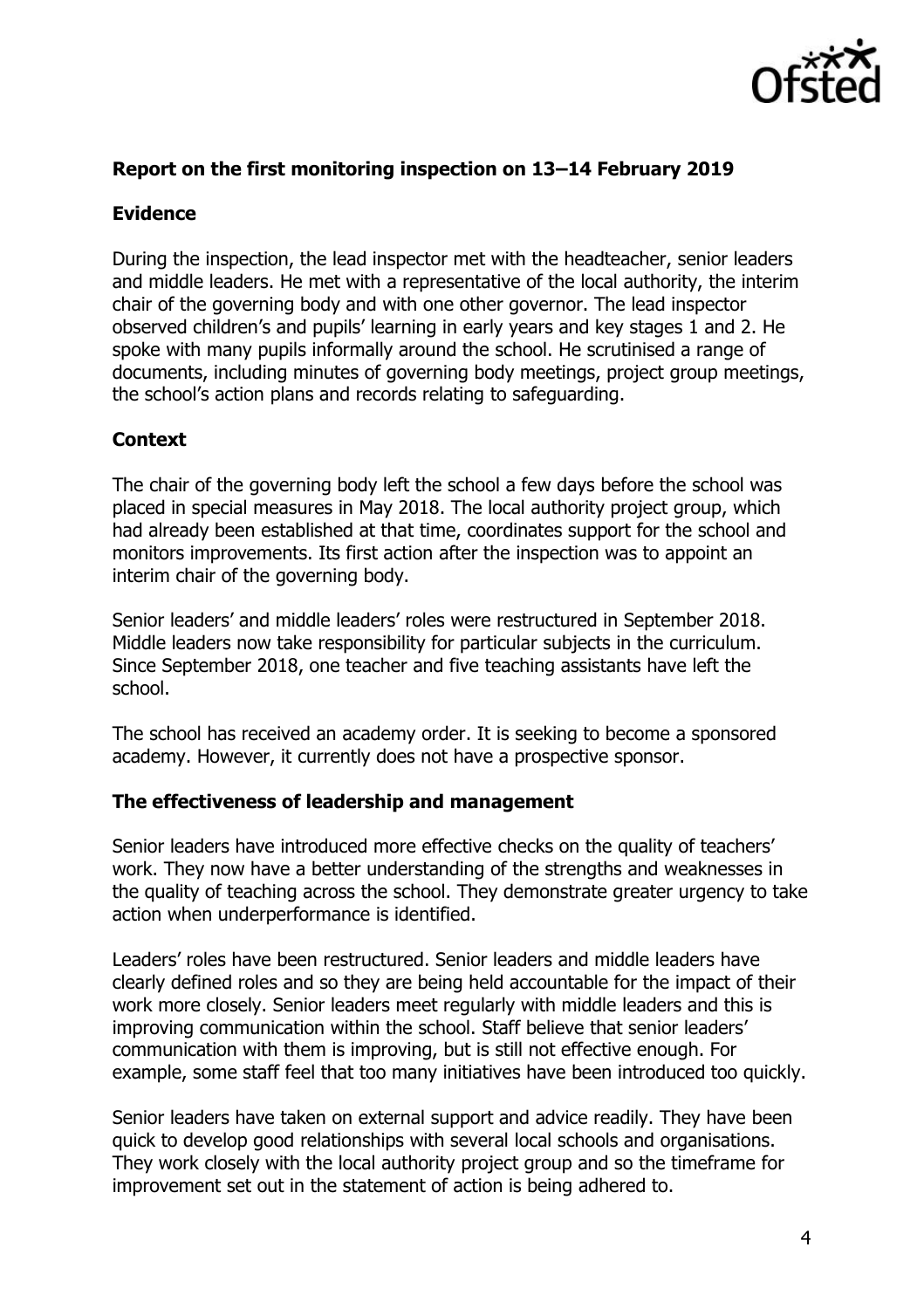

Teachers have received considerable training in a range of skills in a short space of time. Although they describe this as a steep learning curve, staff are keen to make the necessary improvements.

Middle leaders are enthusiastic about developing teachers' skills in their subject areas. They are becoming increasingly confident in using the school's system for tracking pupils' attainment and progress. Consequently, they are raising teachers' expectations of what pupils can achieve. Leaders at all levels are ensuring that teachers understand what needs to be taught, and so teaching is covering the content of the national curriculum more comprehensively than previously.

Senior leaders have established plans to improve pupils' progress in phonics, writing and mathematics. While these plans are fit for purpose, they are not coordinated effectively enough. For example, strategies for raising the expectations for middleability pupils and the most able pupils are not threaded through the individual plans. The school's strategy for using pupil premium funding to improve the progress of disadvantaged pupils is not well developed. It is not embedded in leaders' plans across the school and is not well understood by teachers.

The school's efforts to achieve greater contact with parents and carers have had limited success. Senior leaders recognise the importance of increasing parents' involvement in their child's learning.

The project group is providing effective challenge and support to senior leaders. It is chaired by a representative of the local authority. It is systematically checking that actions are being taken and improvements are being made. The project group has played an important part in making sure that the school receives the external support it needs. However, it has not placed enough emphasis on recruiting and training new governors. The governing body is not yet effective enough. Governors are passionate about the school and committed to improving it, but they do not yet have the necessary skills to challenge senior leaders effectively.

Senior leaders have introduced a new system for recording and communicating concerns about pupils' welfare. They have ensured that teachers receive suitable training, and as a result, all staff are clear about the procedures they should follow if they have concerns. The school's arrangements for safeguarding pupils are effective.

## **Quality of teaching, learning and assessment**

Teachers have received training on aspects of teaching writing and mathematics. As a result, their expertise in these essential areas has improved. Their ability to accurately assess standards of work is growing because they are now comparing their judgements about pupils' work with those of teachers from other schools. Teachers are making better use of these assessments to plan learning for their classes. However, they are not yet adept at altering their plans within lessons as a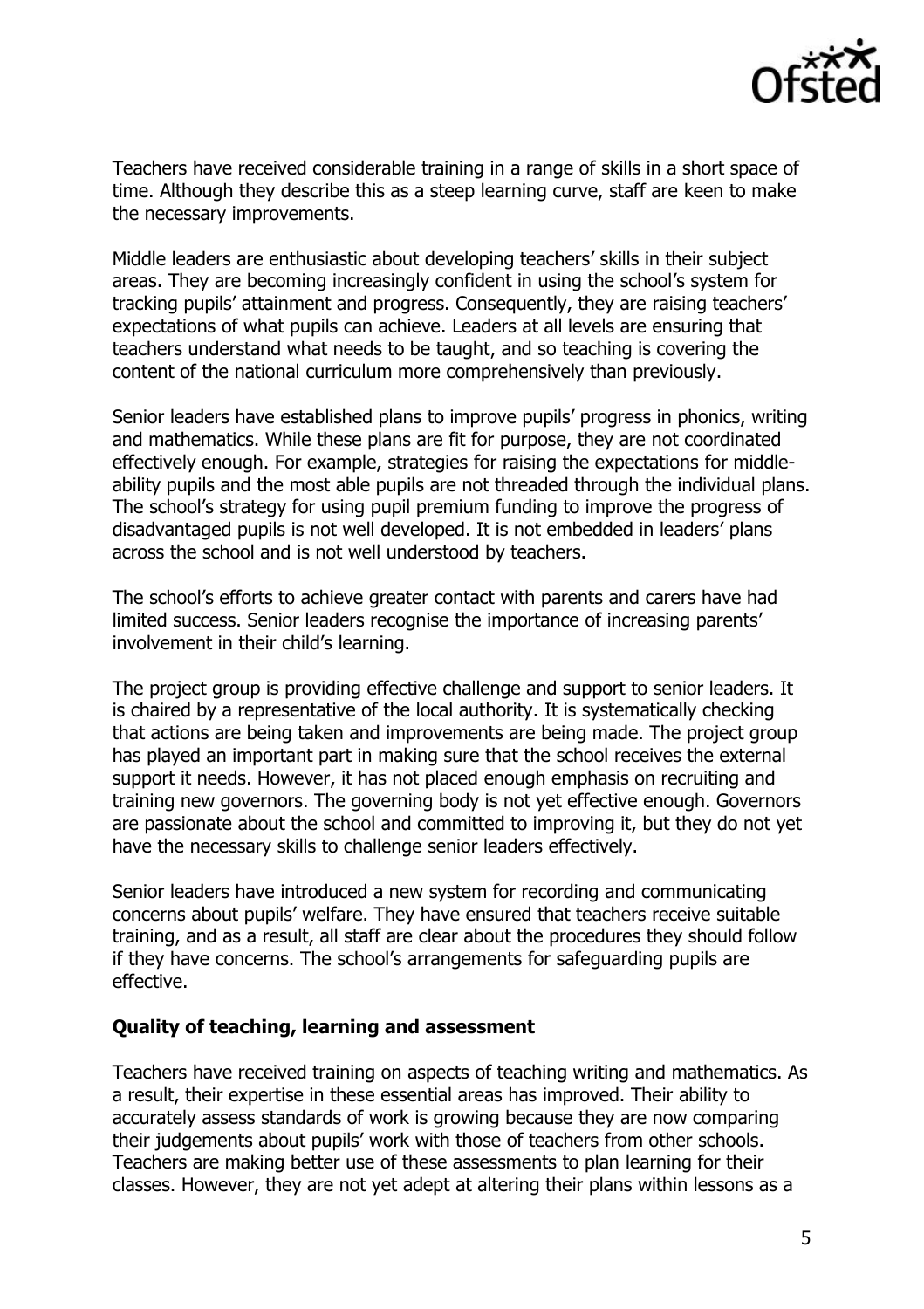

result of pupils' response to the work they are doing.

Teachers are being challenged by senior leaders to reflect more systematically on their work. Their planning is improving, and they are thinking carefully about the questions they ask pupils. Teachers show great commitment to the school and to the pupils. However, they are not yet helping the most able pupils achieve high standards.

Senior leaders' strategy to improve the academic progress of disadvantaged pupils is not being communicated effectively throughout the school. These pupils have underachieved in the past. Although current pupils are making better progress, it is still not good enough.

The school employs a large number of teaching assistants. In the past, they have not been given effective training or direction and so their impact on pupils' learning has not been strong. Training in a range of aspects of teaching is now being provided and so the quality of their work is improving. In particular, teaching assistants' understanding of phonics teaching in early years and Year 1 has improved. This is contributing to pupils' better progress in phonics.

Senior leaders check regularly on the quality of additional teaching provided for pupils who need extra help to catch up. This additional teaching is becoming more effective as a result of the greater scrutiny.

#### **Personal development, behaviour and welfare**

Teachers are using a new personal, social and health education programme. Pupils are responding well to this new programme. Nevertheless, it is at an early stage of development and has not yet been linked effectively to other aspects of the school's work, for example the school's efforts to encourage pupils to take pride in their work and efforts to promote a restorative approach to improve relationships between pupils.

Senior leaders have introduced a new behaviour policy. They have high expectations of pupils' conduct. Even so, a significant minority of pupils do not behave well in lessons and around the school. Leaders' higher expectations of pupils' behaviour have led to an increase in the number of pupils who have been excluded. Although the rate of exclusions has recently begun to fall, pupils' conduct is still not good enough.

The rate of pupils' attendance has fallen this year and is currently a little below the national average. Despite the school's efforts to promote good attendance, the proportion of pupils who are persistently absent remains above average. Senior leaders and other staff pay close attention to the welfare of pupils who find it difficult to attend school regularly. However, this has not yet had enough effect on improving the rate of pupils' attendance.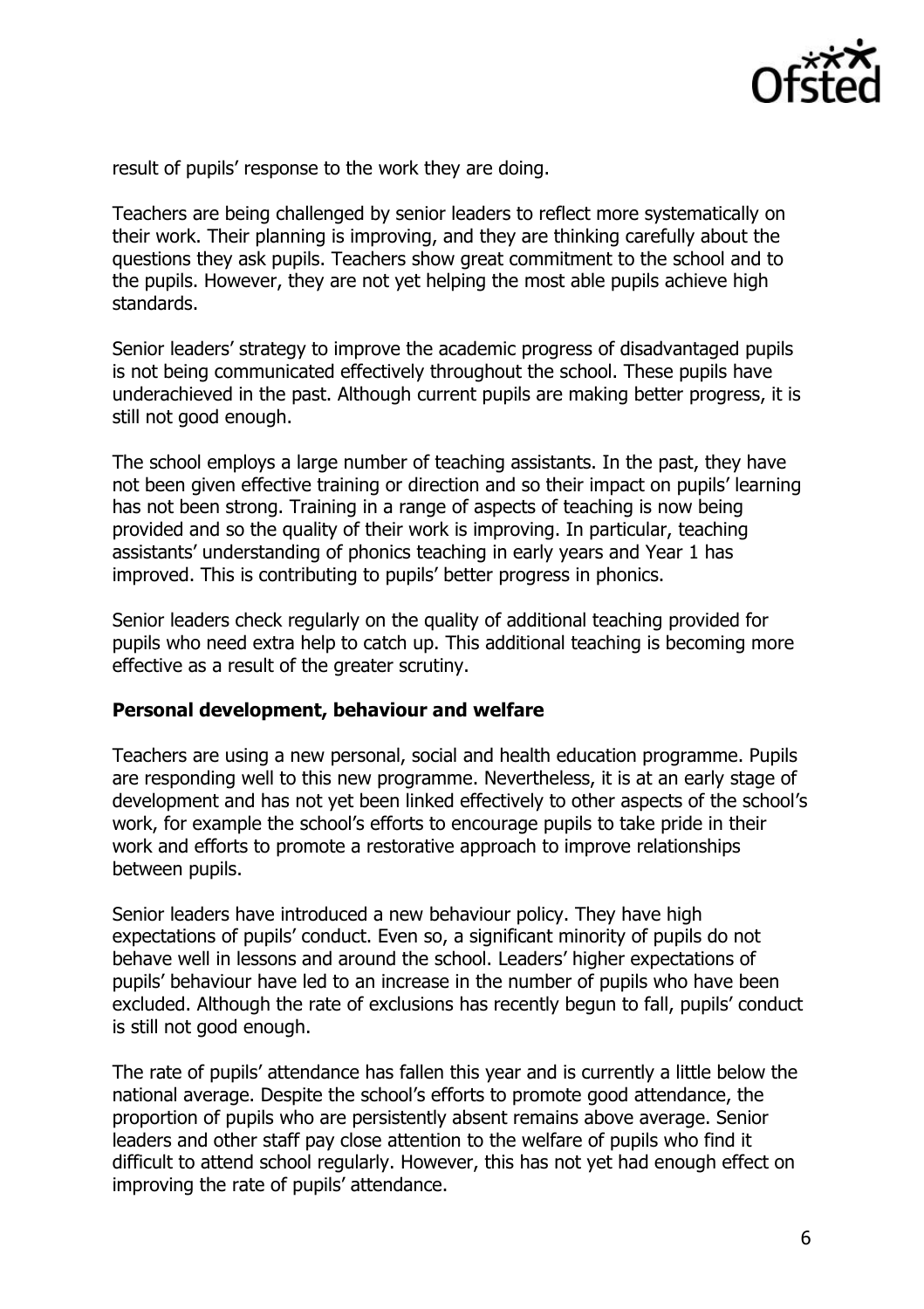

# **Outcomes for pupils**

Key stage 2 pupils' progress in reading and writing was in line with the national average in 2018. This is an improvement compared with the previous two years. Teachers are taking a new approach to the teaching of writing. Pupils are developing their ideas before they write and so they are finding it easier to construct longer pieces of writing.

Pupils' reading skills have not been developed well in the past. Many pupils in key stage 2 have weaker reading skills than could be expected for their age because they were not taught well in key stage 1. Pupils currently in key stage 1 are making better progress in reading. A higher proportion of these pupils are on track to attain the expected standard in the Year 1 phonics screening check this year than in previous years.

Many younger pupils do not hold their pencil correctly when writing. They do not form letters accurately and this leads to poor handwriting. Teachers do not take a consistent approach to teaching handwriting and so the weakness continues.

Pupils' progress in mathematics was well below average in 2017 and declined further in 2018. Mathematics teaching had not kept pace with the requirements of the national curriculum. Pupils had not been taught the skills of reasoning and application of mathematics and so their attainment at the end of Year 6 was well below their capabilities. As a result of the training teachers have received, mathematics teaching is now more effective in helping pupils develop these skills.

As a result of their lack of progress in mathematics, very few Year 6 pupils attained the expected standard in reading, writing and mathematics in 2018. In particular, disadvantaged pupils attained well below other pupils nationally. The school's assessment information shows that current pupils are making better progress in reading, writing and mathematics. Many more Year 6 pupils are likely to reach the expected standard in all three subjects by the end of this academic year.

Pupils in the communication and interaction centre all have education, health and care (EHC) plans. These pupils are making good progress to develop their knowledge and understanding. Pupils with SEND in the main school are making better progress than last year, particularly in mathematics. Improved leadership and better training for teaching assistants are contributing to improved provision for these pupils.

**Early years provision**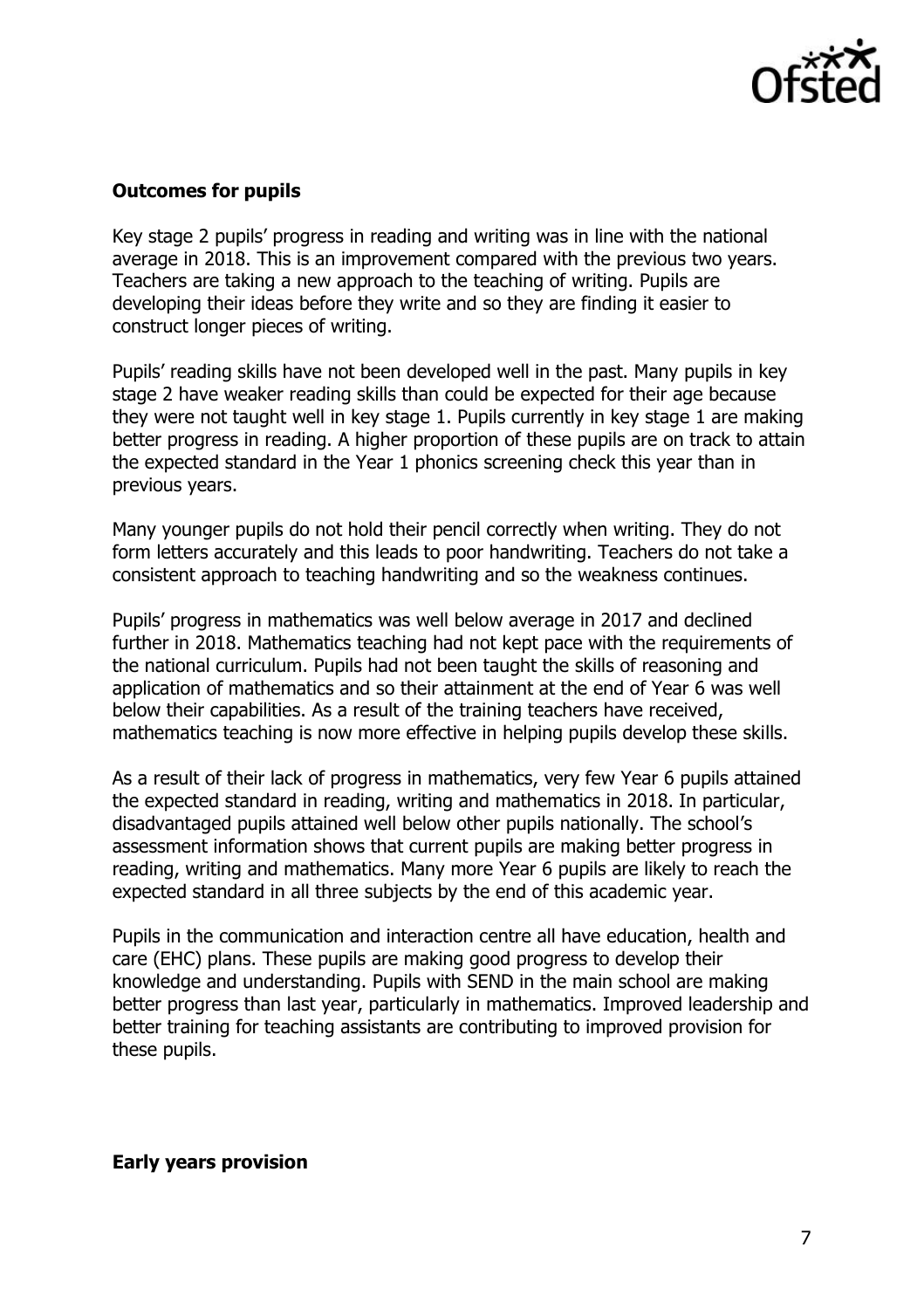

Strong leadership in early years is leading to improved outcomes for children. Phonics teaching is structured well. Teaching assistants' skills have improved following the training they have received. Children are making strong progress in phonics from their starting points.

Teachers' and teaching assistants' ability to assess children's skills in the different areas of their learning are improving. Staff are using a new system for recording these skills. Although only recently introduced, this system is helping staff to encourage children to choose activities that will help them learn most effectively, based on the skills they already have. As a result of these improvements, and teachers' higher expectations of what children can achieve, a higher proportion of children are on track to achieve a good level of development by the end of the Reception Year.

Staff have successfully reorganised the Reception classroom. The space is used more effectively. Children are responding well to having areas of the classroom set aside for different activities. However, the outdoor space remains drab and uninviting for children.

Many children start school with weak communication skills. Senior leaders are aware of children's needs. In response, they are planning an initiative to help children develop their speaking skills, but this has not yet begun.

## **External support**

The local authority stepped up its support for the school after it was placed in special measures. The project group, which was originally set up in November 2017, was strengthened and relaunched. This group provides significant support and challenge to senior leaders. It coordinates the provision of training and advice from several departments of the local authority.

At the time of the inspection, the governing body did not have a chair. The first action of the project group was to appoint an interim chair of governors and so establish leadership for the governing body. Although governance remains weak, individual governors are taking up training opportunities and there are signs that the training is helping them have a greater understanding of their roles.

The school was receiving support from Abbeymead School before the inspection in May 2018. This support is continuing. Teachers from Abbeymead School are helping teachers at Tuffley to check that the standard of pupils' work is assessed accurately. Teachers are sharing their plans in several curriculum areas. This collaborative work is making a positive contribution to improvements in teaching, learning and assessment. The headteacher of Abbeymead School is a member of the project group.

The headteacher of Prestbury St Mary's School is supporting senior leaders by providing advice about the development of mathematics teaching. This is part of a